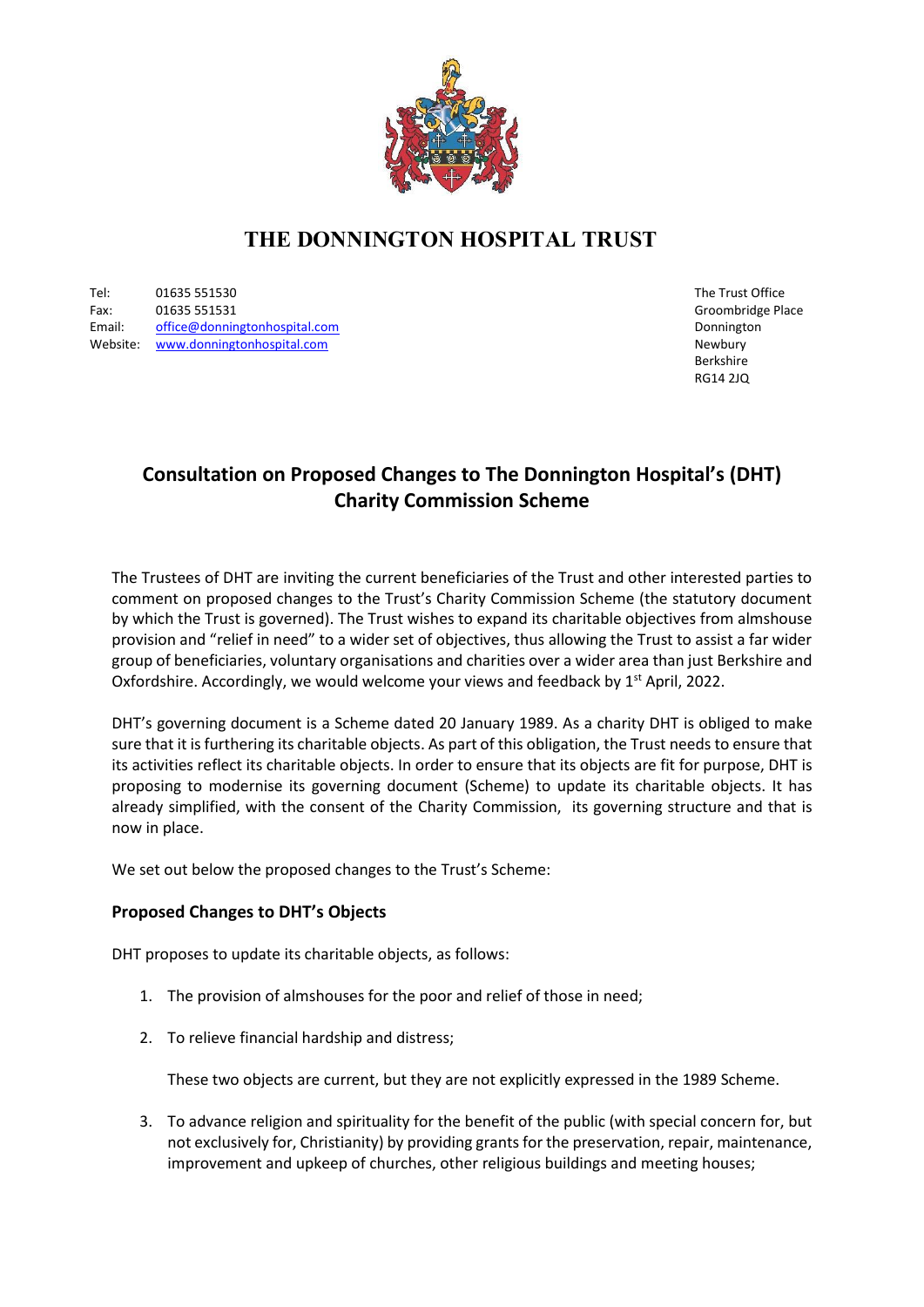

- 4. To promote for the benefit of the public good the conservation, protection and improvement of the physical and natural environment to enable sustainable land management. "Sustainable land management" means management of land in ways which meets the needs of the present without compromising the ability of future generations to meet their own needs; and
- 5. The area of benefit shall mean England and Wales.

The rationale for updating the objects is summarised below:

- A. The Trust wishes to set out clearly its charitable objects in an updated Charity Commission Scheme that reflects the ethos and spirit of Donnington Hospital which has been built up over 600 years. The Trust's Scheme has been regularly updated over the last 60 years (1958, 1971 and 1989), the current Scheme is over 30 years old and is now considered outdated. The Trustees wish to adopt a Scheme that is fit for the 21st century.
- B. DHT wants to re-introduce the charity's support for historic religious buildings, as set out at object 3. The charity's original 1393 "Lawes, Statutes and Ordinances" (being the charity's founding rules) stated that the residents of the almshouses had a duty to "worship of Almighty God and our Lady St. Mary and all the holy company of Heaven". The charity feels that it is important to re-establish its support for preserving historical religious buildings and meeting houses.

As part of the provision of almshouses over the years, DHT has developed expertise in land and building management. Environmental concerns and practices have developed over time and the charity believes that it is now important to ensure that it provides and maintains its almshouses sustainably in the interest of future generations of beneficiaries. Housing for the elderly and vulnerable is not always available - demonstrated by the current housing crisis. In order to enhance almshouses, DHT considers current and social economic circumstances and the most sustainable means of carrying out their charitable purposes. Although DHT already has the ability to manage its land and buildings sustainably, by adding the duty to conserve the natural environment and promote sustainable land management as a charitable purpose, DHT will be able to support other charities in doing the same.

DHT is one of the largest almshouse charities in the UK and is well resourced to continue to support its current beneficiaries, principally the almshouse residents located at the six sites in Berkshire and Oxfordshire, whilst expanding the individuals and charities to whom it can offer support. The Trust therefore proposes to widen its area of benefit from Berkshire and Oxfordshire to be able to provide almshouses nationally. It is evident that many almshouse charities have not been fortunate and the Trust would like the option in the future to help, or merge with, struggling almshouse charities outside of the current locality to be able to help even more beneficiaries.